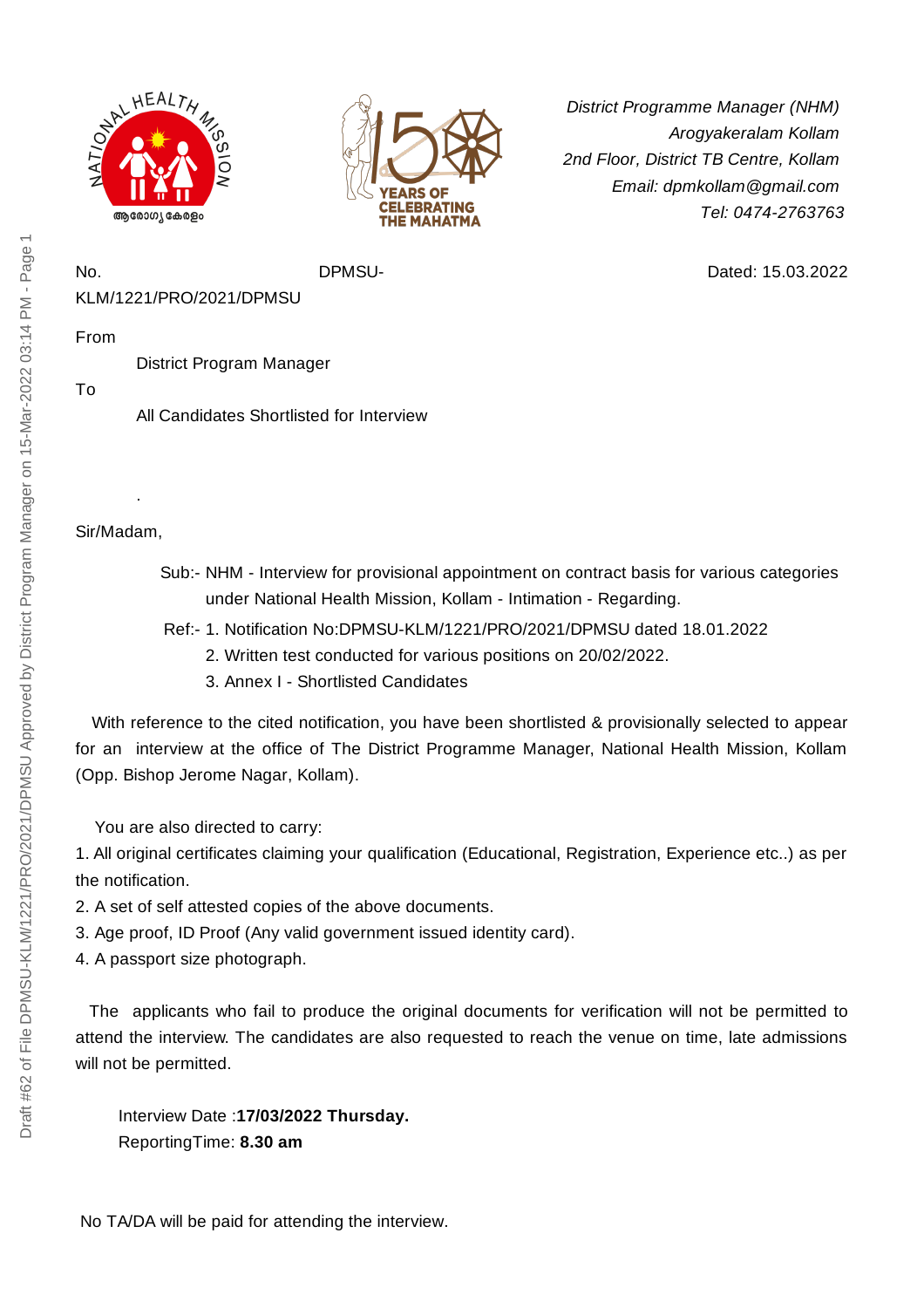District Program Manager

# **Approval Valid**

Digitally Approved By Dr.Dev Kiran Date: 15.03.2022 Reason: Approved

Copy to

The DMO (H), Kollam Arogyakeralam Website Stock File

The document is digitally approved. Hence signature is not needed.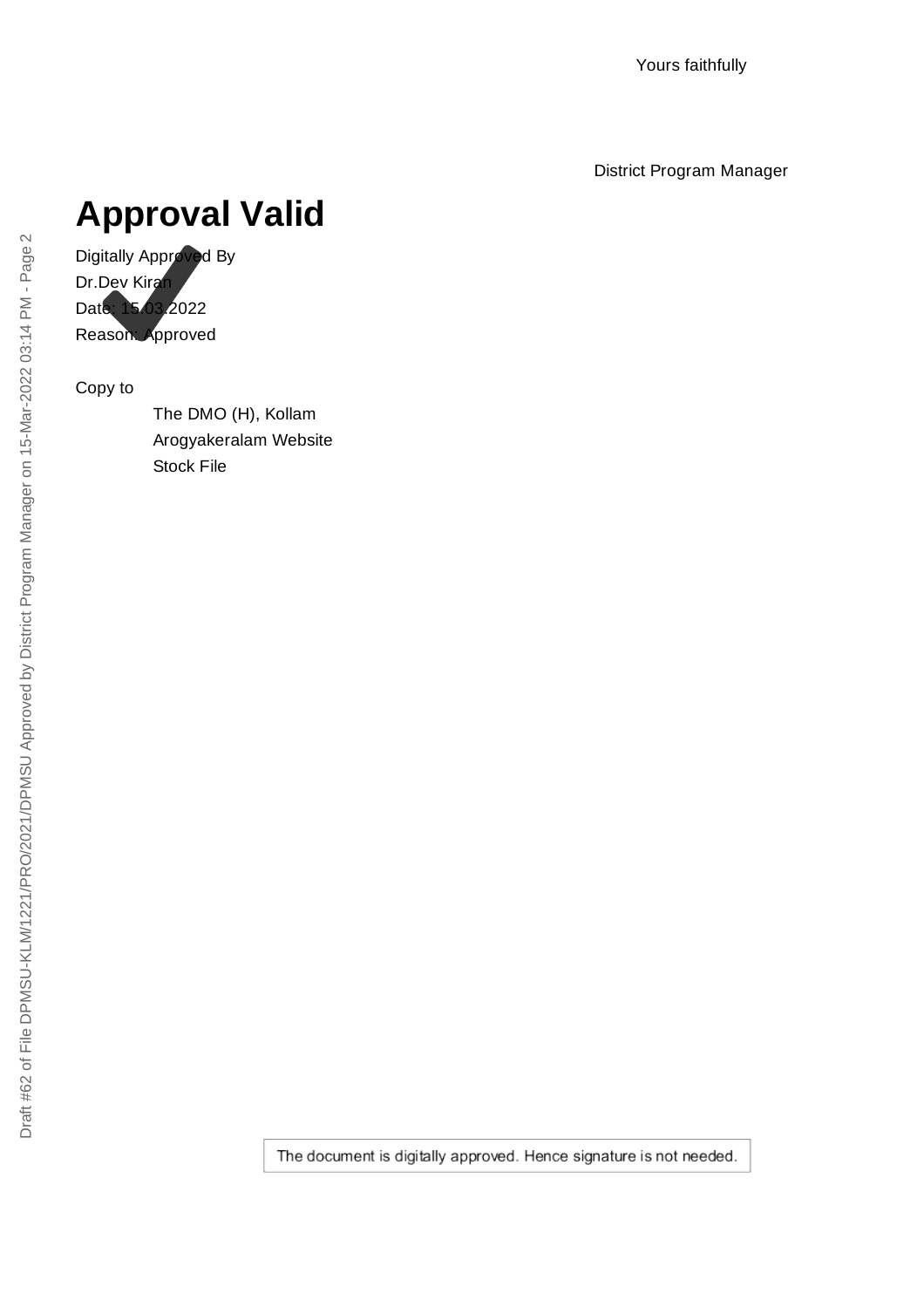## **PROVISIONALLY SELECTED FOR INTERVIEW**

#### **JPHN/RBSK Nurse**

| Sl. No                  | Reg. No           | Name                     |
|-------------------------|-------------------|--------------------------|
| $\mathbf{1}$            | <b>JPHN - 67</b>  | <b>ROSHNI MATHEW</b>     |
| $\overline{2}$          | JPHN-96           | <b>KARTHIKA B S</b>      |
| $\overline{\mathbf{3}}$ | JPHN-5            | <b>ATHIRA R</b>          |
| $\overline{4}$          | $JPHN - 8$        | Bindulekha p             |
| 5                       | <b>JPHN - 44</b>  | <b>NEETHURS</b>          |
| $\overline{6}$          | <b>JPHN - 83</b>  | <b>RAJALEKSHMI R</b>     |
| $\overline{7}$          | <b>JPHN - 19</b>  | AISWARYA PRAKASH         |
| 8                       | <b>JPHN - 49</b>  | <b>ATHIRA OR</b>         |
| 9                       | <b>JPHN - 53</b>  | APARNAKRISHNAN B.R       |
| $\overline{10}$         | <b>JPHN - 89</b>  | <b>THAHIRA P V</b>       |
| 11                      | <b>JPHN - 82</b>  | <b>MANEESHA R MADHU</b>  |
| 12                      | <b>JPHN - 87</b>  | <b>BENCY LIJU</b>        |
| 13                      | <b>JPHN - 88</b>  | <b>JEENA NELSON</b>      |
| $1\overline{4}$         | <b>JPHN - 95</b>  | <b>SAJINA S</b>          |
| 15                      | <b>JPHN - 141</b> | <b>SARY KRISHNA G K</b>  |
| 16                      | <b>JPHN - 22</b>  | Sonymol. Y               |
| 17                      | <b>JPHN - 27</b>  | <b>KAVYAKS</b>           |
| 18                      | <b>JPHN - 29</b>  | Vrindha M S              |
| 19                      | $JPHN - 63$       | NITHYA.A                 |
| 20                      | <b>JPHN - 69</b>  | <b>AHALYA U RAJ</b>      |
| $21\,$                  | <b>JPHN - 93</b>  | Rejula.NR                |
| 22                      | <b>JPHN - 119</b> | <b>SHIBI F</b>           |
| 23                      | <b>JPHN - 164</b> | Deepa.S.A                |
| 24                      | <b>JPHN - 165</b> | PRIYA S                  |
| $\overline{25}$         | <b>JPHN - 18</b>  | <b>JYOTHI RESHMI J R</b> |
| 26                      | <b>JPHN - 65</b>  | <b>ANJALI A</b>          |
| 27                      | <b>JPHN - 96</b>  | <b>SX</b>                |
| 28                      | <b>JPHN - 107</b> | <b>RAKHI R V</b>         |
| 29                      | <b>JPHN - 138</b> | Salini S                 |
| 30                      | <b>JPHN - 26</b>  | Surya s                  |
| 31                      | <b>JPHN - 31</b>  | <b>ANUJA J</b>           |
| 32                      | $JPHN - 55$       | RENJITHA REMJI           |
| 33                      | <b>JPHN - 81</b>  | <b>SHYNI S</b>           |
| 34                      | <b>JPHN - 91</b>  | Amitha Rani A            |
| 35                      | <b>JPHN - 94</b>  | <b>AMALAZ</b>            |
| 36                      | <b>JPHN - 105</b> | <b>ARCHANAL</b>          |
| 37                      | <b>JPHN - 112</b> | <b>LEKSHMI S</b>         |
| 38                      | <b>JPHN - 132</b> | <b>MEENU SABU</b>        |
| 39                      | <b>JPHN - 163</b> | RINU RICHARD             |
| 40                      | <b>JPHN - 17</b>  | Divaya                   |
| 41                      | <b>JPHN</b> - 21  | Kavya Suresh             |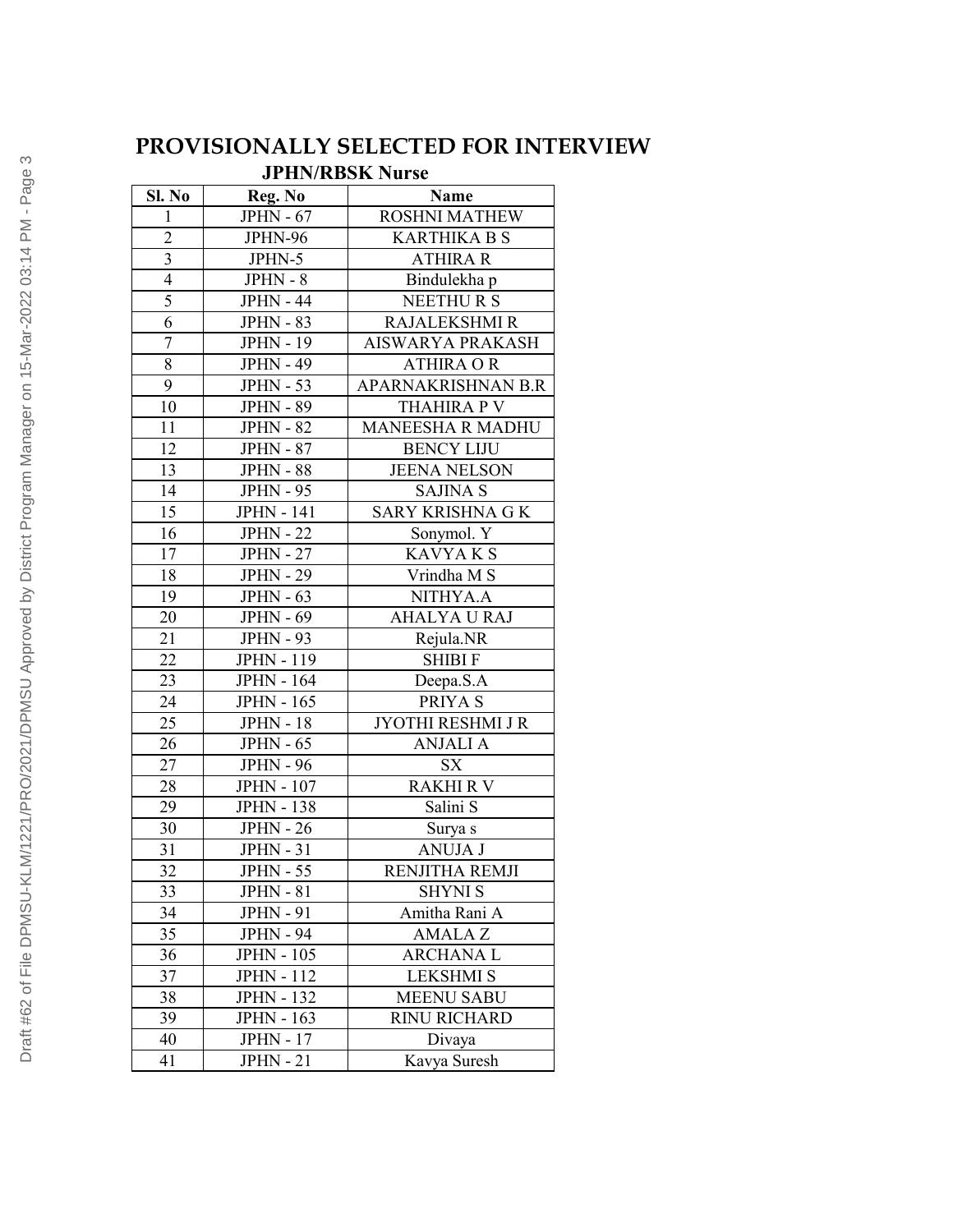| 42              | <b>JPHN - 35</b>  | Fathima R                  |
|-----------------|-------------------|----------------------------|
| 43              | $JPHN - 40$       | <b>RAJANI R</b>            |
| 44              | <b>JPHN - 86</b>  |                            |
|                 |                   | PREETHA KUMARI G           |
| 45              | <b>JPHN - 115</b> | <b>ANJUS</b>               |
| 46              | <b>JPHN - 135</b> | <b>RAKHI S RAJ</b>         |
| 47              | <b>JPHN - 145</b> | Alfeena R                  |
| 48              | <b>JPHN - 149</b> | Anju R Balan               |
| 49              | <b>JPHN - 14</b>  | <b>SHINY S</b>             |
| 50              | <b>JPHN - 15</b>  | Dhanya M                   |
| $\overline{51}$ | <b>JPHN - 20</b>  | <b>BEENA JOY</b>           |
| $\overline{52}$ | <b>JPHN - 23</b>  | VISHNU PRIYA S M           |
| 53              | <b>JPHN - 28</b>  | <b>SAVITHA I</b>           |
| $\overline{54}$ | <b>JPHN - 33</b>  | Arsha S                    |
| $\overline{55}$ | <b>JPHN - 46</b>  | Harishma H S               |
| $\overline{56}$ | <b>JPHN - 74</b>  | <b>BINOLA J</b>            |
| 57              | <b>JPHN - 75</b>  | <b>Beena</b> Thomas        |
| 58              | <b>JPHN - 100</b> | <b>VRINDHAPS</b>           |
| 59              | <b>JPHN - 125</b> | <b>RESHMI S S</b>          |
| 60              | <b>JPHN - 130</b> | <b>SANDHYAR</b>            |
| 61              | <b>JPHN - 131</b> | Shemeena jamal             |
| 62              | <b>JPHN - 137</b> | <b>SUJIS</b>               |
| 63              | <b>JPHN - 142</b> | <b>ASIYA A N</b>           |
| 64              | $JPHN - 1$        | POURNAMI J A               |
| 65              | <b>JPHN - 37</b>  | Haripriya S                |
| 66              | <b>JPHN - 54</b>  | MAYA K                     |
| 67              | <b>JPHN - 58</b>  | <b>JOJI JAMES</b>          |
| 68              | <b>JPHN - 73</b>  | <b>KRISHNAPRIYA S</b>      |
| 69              | <b>JPHN - 79</b>  | <b>SREEJA T THANKAPPAN</b> |
| 70              | <b>JPHN - 92</b>  | <b>LEKSHMI L S</b>         |
| 71              | <b>JPHN - 102</b> | SAJITHA S M                |
| 72              | <b>JPHN - 110</b> | <b>ATHIRA S</b>            |
| 73              | <b>JPHN</b> - 111 | <b>Aswathy Babu</b>        |
| 74              | JPHN - $118$      | <b>SNEHA RAJU</b>          |
| 75              | <b>JPHN - 144</b> | <b>SALUJS</b>              |
| 76              | <b>JPHN - 147</b> | <b>ASWATHY H</b>           |
| 77              | <b>JPHN - 160</b> | Remya s p                  |
| 78              | $JPHN - 3$        | Vineetha s                 |
| 79              | $JPHN - 6$        | <b>ASWINIAJITH</b>         |
| 80              | <b>JPHN - 10</b>  | <b>ALFEENA N</b>           |
| 81              | <b>JPHN - 11</b>  | <b>DIVYAY</b>              |
| 82              | <b>JPHN - 25</b>  | <b>BINILA S NAIR</b>       |
| 83              | <b>JPHN - 43</b>  | <b>JEYAP</b>               |
| 84              | <b>JPHN - 51</b>  | <b>JINCY T THOMAS</b>      |
| 85              | <b>JPHN - 62</b>  | <b>TISHA V S</b>           |
| 86              | <b>JPHN - 76</b>  | <b>ASWATHY R J</b>         |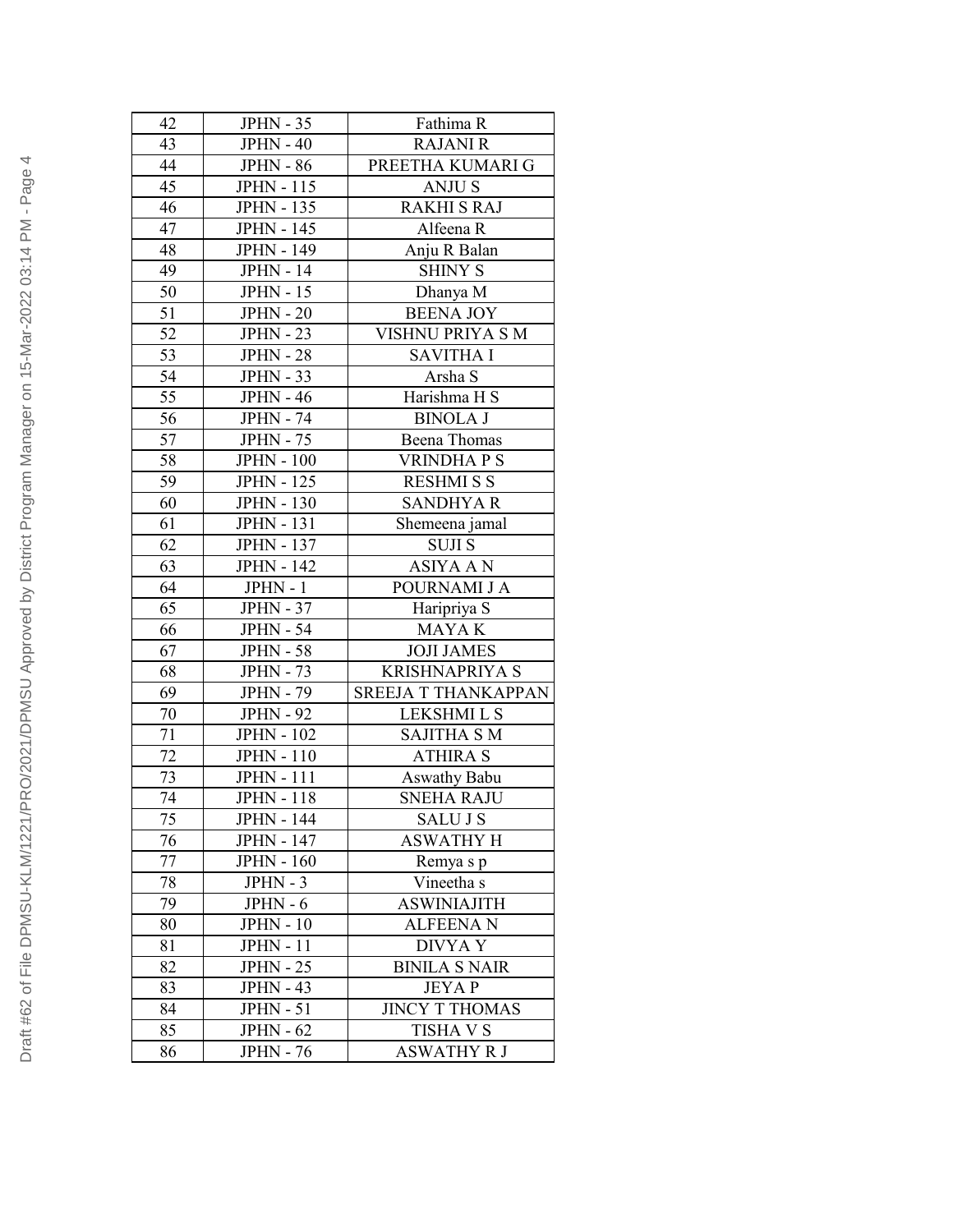| $\circ$<br>o, | $JPHN - 90$   | K<br>AIMAMOL.   |
|---------------|---------------|-----------------|
| 88            | IPH<br>$\sim$ | KА<br><b>EE</b> |

| Lab Technician          |           |                        |
|-------------------------|-----------|------------------------|
| Sl. No                  | Reg. No   | <b>Name</b>            |
| 1                       | $LT - 28$ | <b>ARYA SURESH</b>     |
| $\overline{2}$          | $LT - 45$ | <b>ABHINAY A R</b>     |
| $\overline{\mathbf{3}}$ | $LT - 32$ | Anjana Anilkumar       |
| $\overline{4}$          | $LT - 49$ | <b>LEKSHMI S VIJAY</b> |
| $\overline{5}$          | $LT - 55$ | <b>DHANYA ASHOK</b>    |
| 6                       | $LT - 56$ | <b>SINI B</b>          |
| $\overline{7}$          | $LT - 59$ | Manjula V.             |
| 8                       | $LT - 3$  | <b>AJUMAR</b>          |
| 9                       | $LT - 17$ | ARCHANA.M.G            |
| 10                      | $LT - 22$ | <b>REVATHY B G</b>     |
| 11                      | $LT - 30$ | ANSI.N                 |
| 12                      | $LT - 35$ | <b>ASWATHY S</b>       |
| 13                      | $LT - 51$ | <b>JAYADEVI V S</b>    |
| 14                      | $LT - 54$ | Ansila Azad            |
| $\overline{15}$         | $LT - 8$  | Ammu.S.R               |
| 16                      | $LT - 10$ | <b>SUBITHA BABY A</b>  |
| 17                      | $LT - 16$ | <b>SHINI BABY</b>      |
| 18                      | $LT - 20$ | <b>JAZEELAR</b>        |
| 19                      | $LT - 21$ | <b>SANDRA V P</b>      |
| 20                      | $LT - 25$ | <b>NARJISHA N N</b>    |
| 21                      | $LT - 27$ | <b>HASEENA M</b>       |
| 22                      | $LT - 40$ | Anila. R               |
| 23                      | $LT - 46$ | <b>REMYAS</b>          |
| 24                      | $LT - 48$ | <b>SANTHINI A</b>      |
| 25                      | $LT - 53$ | <b>STEPHY S</b>        |
| 26                      | $LT - 14$ | <b>SANTHIK</b>         |
| 27                      | $LT - 15$ | <b>SWAPNA SANAN. S</b> |
| 28                      | $LT - 19$ | NAJNA NAJEEM N         |
| 29                      | $LT - 24$ | <b>VINITHAK</b>        |
| 30                      | $LT - 42$ | Deepika mohan          |
| 31                      | LT - 58   | <b>LEEMAL</b>          |
| 32                      | $LT - 13$ | <b>VAISALI S</b>       |
| 33                      | $LT - 36$ | <b>DEVIKA S</b>        |
| 34                      | $LT - 31$ | Muneera Mumthas        |
| 35                      | $LT - 7$  | Gayathri. T            |
| 36                      | $LT - 12$ | <b>HARINA H S</b>      |
| 37                      | $LT - 18$ | Thara P Ajay           |
| 38                      | $LT - 29$ | <b>MAHESWARY SP</b>    |